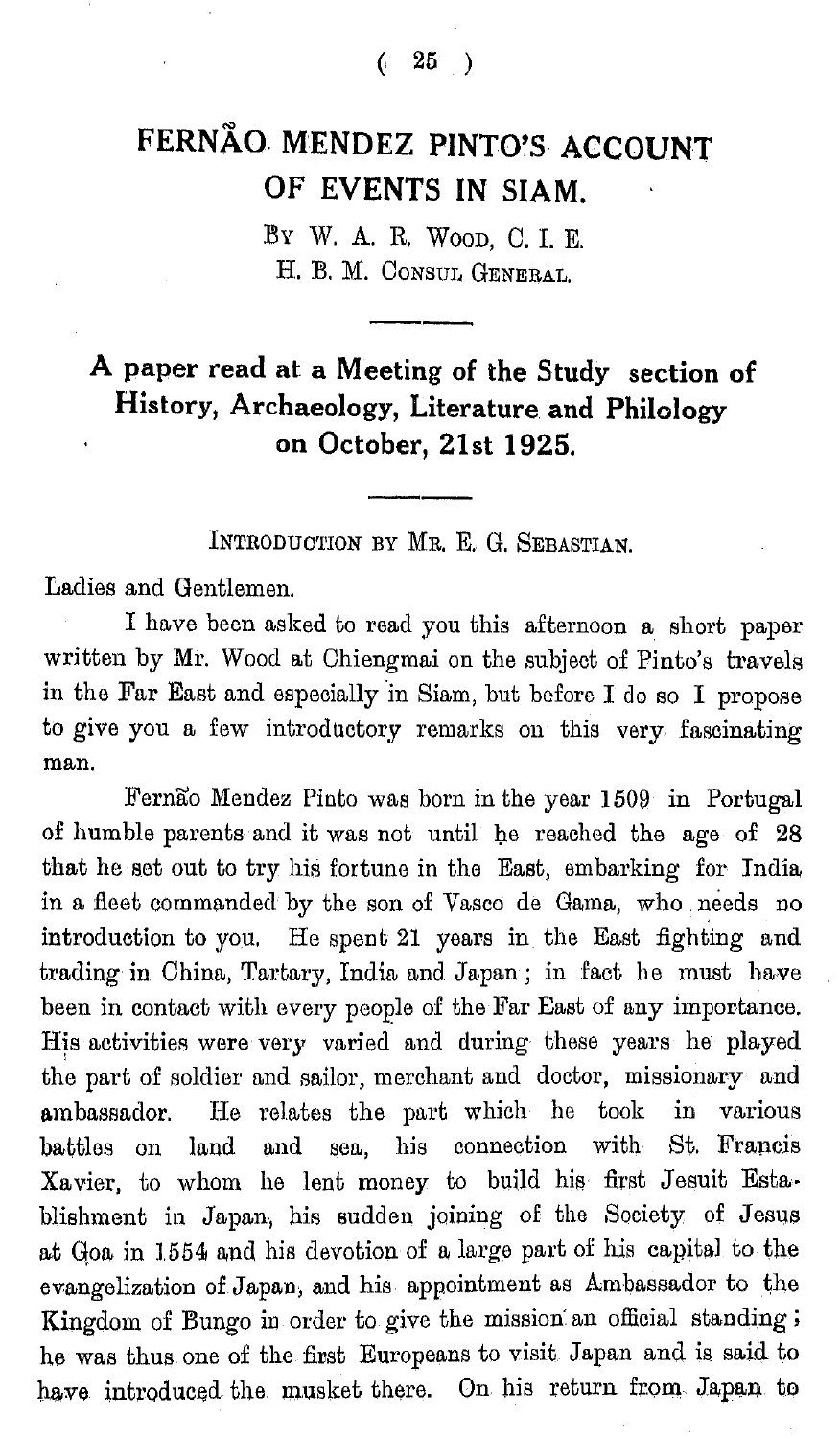Goa in 1557, he left the company of the Jesuits, being dispensed from his vows for want of vocation at his own request; though a modern authority states that he was expelled because he was found to be possessed of Jewish blood. He finally returned to Portugal in 1558, and, having married and settled down, wrote his famous "Peregrinations". It is interesting to note that Philip II on visiting Portugal in 1583 listened with pleasure to the account of Pinto's travels and granted him a pension for his services in the Indies. Unfortunately this came too late, for the great traveller died in that same year.

In discussing the travels of Pinto one has always to remember that they were written after his return to Portugal and long subsequent to the events which he records. Again he himself admits that many of the occurrences and. descriptions were merely from hearsay, and some of his most marvellous stories are expressly given on the authority of writers belonging to the countries described. It is, however, the general modern impression that he did not wilfully misrepresent the facts, and the book bears the stamp of sincerity. It is impossible at this period of civilization, when there is hardly a corner of the globe which has not been turned inside out, to put oneself in the position of a traveller such as Pinto going out into the unknown and finding mighty Kingdoms possessed of all the good things of this world. Remember, too, that there was practically continuous warfare going on between these rival kingdoms, and during Pinto's 21 years in the East he was made captive no fewer than 13 times and was sold 17 times. What a difference to one's comfortable journey to and existence in the East nowadays!

His contemporaries, as was perhaps not unnatural, were extremely sceptical about his stories. Congreve in his comedy "Love for Love" puts the following words into the mouth of one of his characters : " Mendez Pinto was but a type of thee, thou liar of the first magnitude," and later Sir Richard Burton, in one of his footnotes to the third voyage of Sindbad the Sailor, when discussing the huge serpent which ate his companions, mentions Mendez Pinto and calls·him "The Sindbad of Portugal, though not so respectable". The Portuguese of the original is said to be clear and natural and his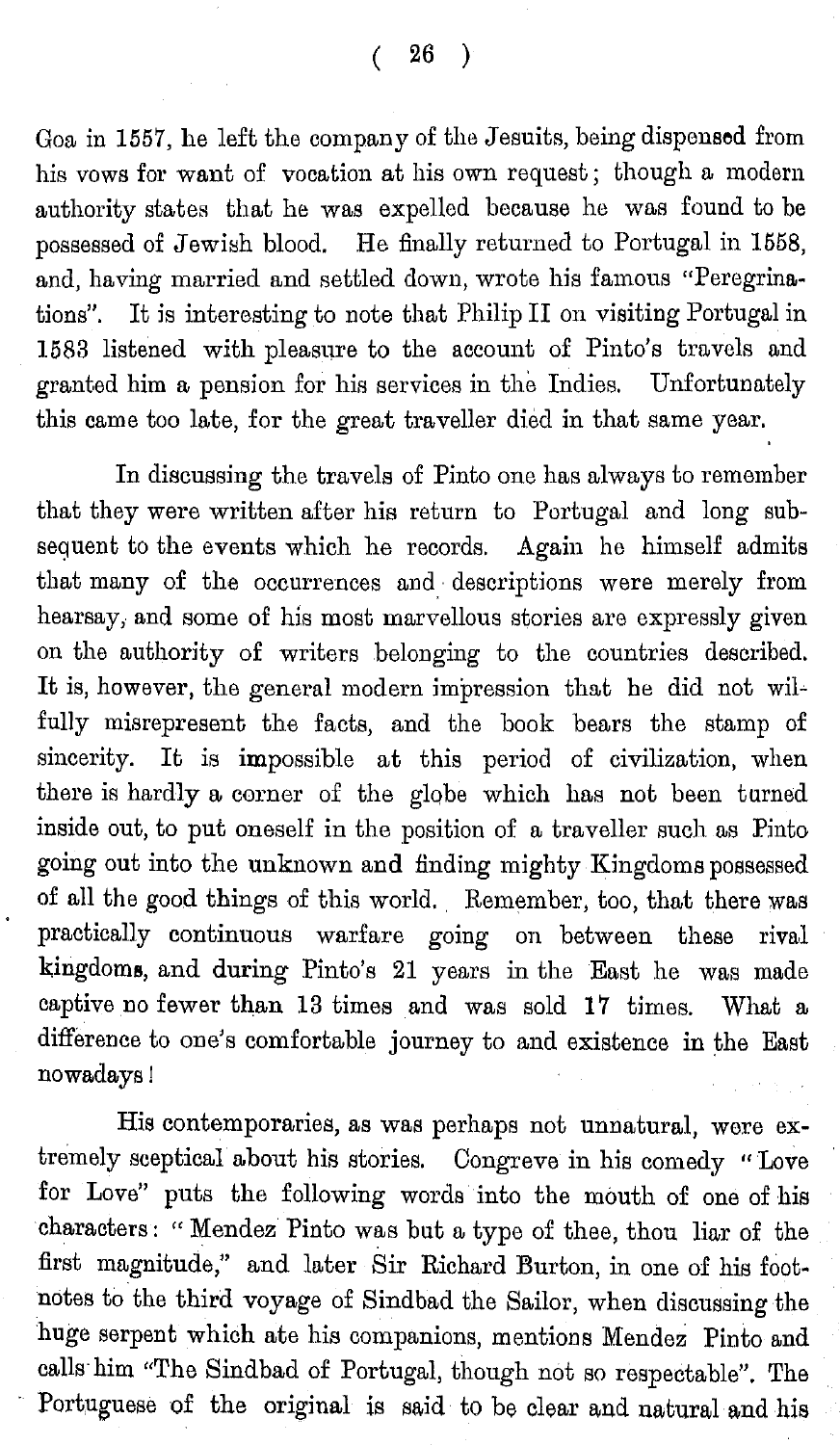$(27)$ 

diction particularly rich in sea terms and appropriate to his varying subjects. It is argued that Pinto did for Portuguese prose what Camoens did for Portuguese poetry. His "Peregrinations" has been translated into English, French, German and Spanish and has gone through many editions.

His narrative must be read, not as a diary kept from day to day, but as the reminiscences of an old man writing after his return home for the benefit of his children.

## Mr. Wood's Paper.

When a modern traveller to Siam rushes into print, do we not usually find that his writings are filled with errors and misstatements? Yet modern travellers are aware that their work will be subjected to the scrutiny of hundreds of persons who know far more than themselves about the subject dealt with. Why, then, is it usual to seek for some germ of truth in every statement made by mediaeval travellers, who knew themselves to be almost exempt from criticism, and could, therefore, give full rein to their fancy?

Pinto, even when his "Peregrinations" was first published in 1611, was looked upon as more or less of a romancer, but in more modern times several attempts have been made to rehabilitate him. My present object is to show that, in so far as events in Siam are concerned. Pinto was careless or untruthful, or both,

I will first give briefly his own story:

In January and February, 1546, Pinto took part in a war waged by the King of Zunda against the King of Passeruan in Java. He remained in the East Indian Islands until the end of 1547, when he set sail for China. He was shipwrecked near Pulo Condor on Christmas Day 1547, was taken to the Island of "Zelebes"  $and$ thence to "Zunda," and about a month later arrived in Siam. His first arrival in Siam thus appears to have been early in 1548.

Shortly after Pinto's arrival in Siam, the King of Chiengmai, allied with the "Timocouhos, Laos and Gueos," attacked the Siamese city of Quiteruan, killing 30,000 men, among them Oya Capimper (P'ya Kamp'engp'et). The King of Siam immediately prepared for war, and invited the Portuguese residents to accompany him,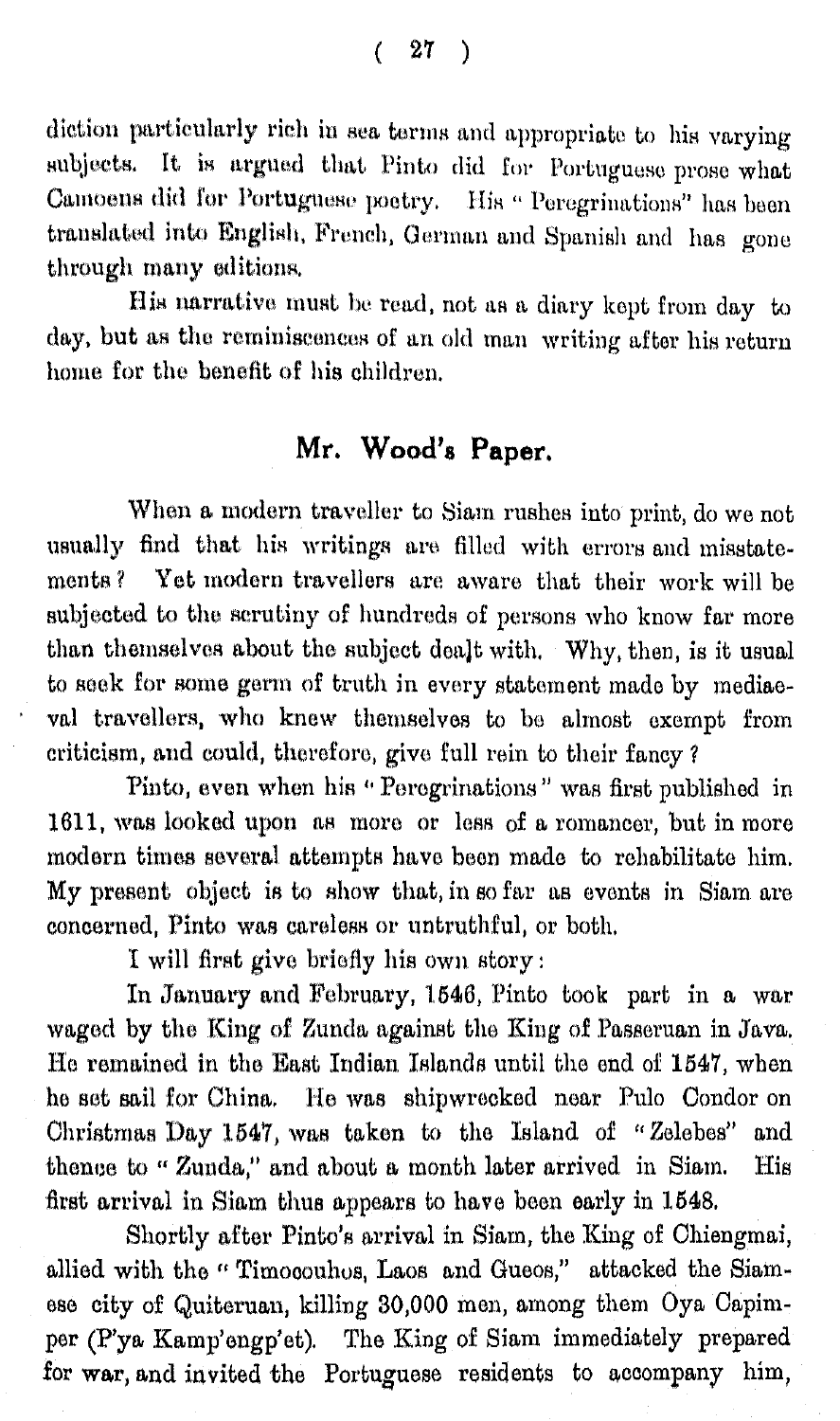which many of them did, Pinto among them. The Siamese army consisted of 400,000 men, of whom 70,000 were foreigners.

The King waited at Suropisem for 4,000 elephants, and then marched on and relieved Quiteruan.

There was a Kingdom called Guibem, with its capital at Guitar, ruled over by a Queen. This Queen had assisted Ohiengmai against Quiteruan. The King of Siam, after capturing Fumbacor, a fortress of the Queen of Guibem, besieged Guitor. The Queen submitted, agreed to pay tribute, and handed over her son, the young King, as a hostage.

The King of Siam then proceeded to Ohiengmai, situated on a lake called Singipamor, and (apparently) captured the city. At the beginning of the rains he returned to Quiteruan, and thence to Ayut'ia, having been absent for six months.

During the King's absence, the Queen had been carrying on an intrigue with one Uquumchinaraa, and was four months advanced in pregnancy. To avoid discovery, she gave poison to the King in a bowl of milk, from which he died.

The King's young son, aged nine, was proclaimed King with great ceremony.

Pinto then describes the cremation of the late King, at which the most extraordinary ceremonies are stated to have taken place.

Four and a half months later (that is to say, early in 1549, assuming that there is some consistency in Pinto's dates), the Queen gave birth to an illegitimate son. She then assembled troops, under the pretence of guarding the young King, and proceeded to execute various officials whom she feared. Finally, she poisoned the young King, married Uquumchinaraa, and caused him to be crowned as King of Siam on November 11th, 1545.

On January· 15th, 1546, the Queen and the usurper were killed by Oya Pa,ssillico and the King of Cambaya in a temple called Quiay Figrau, Seven days later, a holy man named Pretiem, a bastard brother of the wicked Queen's husband, who had been for thirty years "Talagrepo" in a pagoda called Quiay Mitrau, was crowned King of Siam.

The King of Burma, hearing of these events, determined to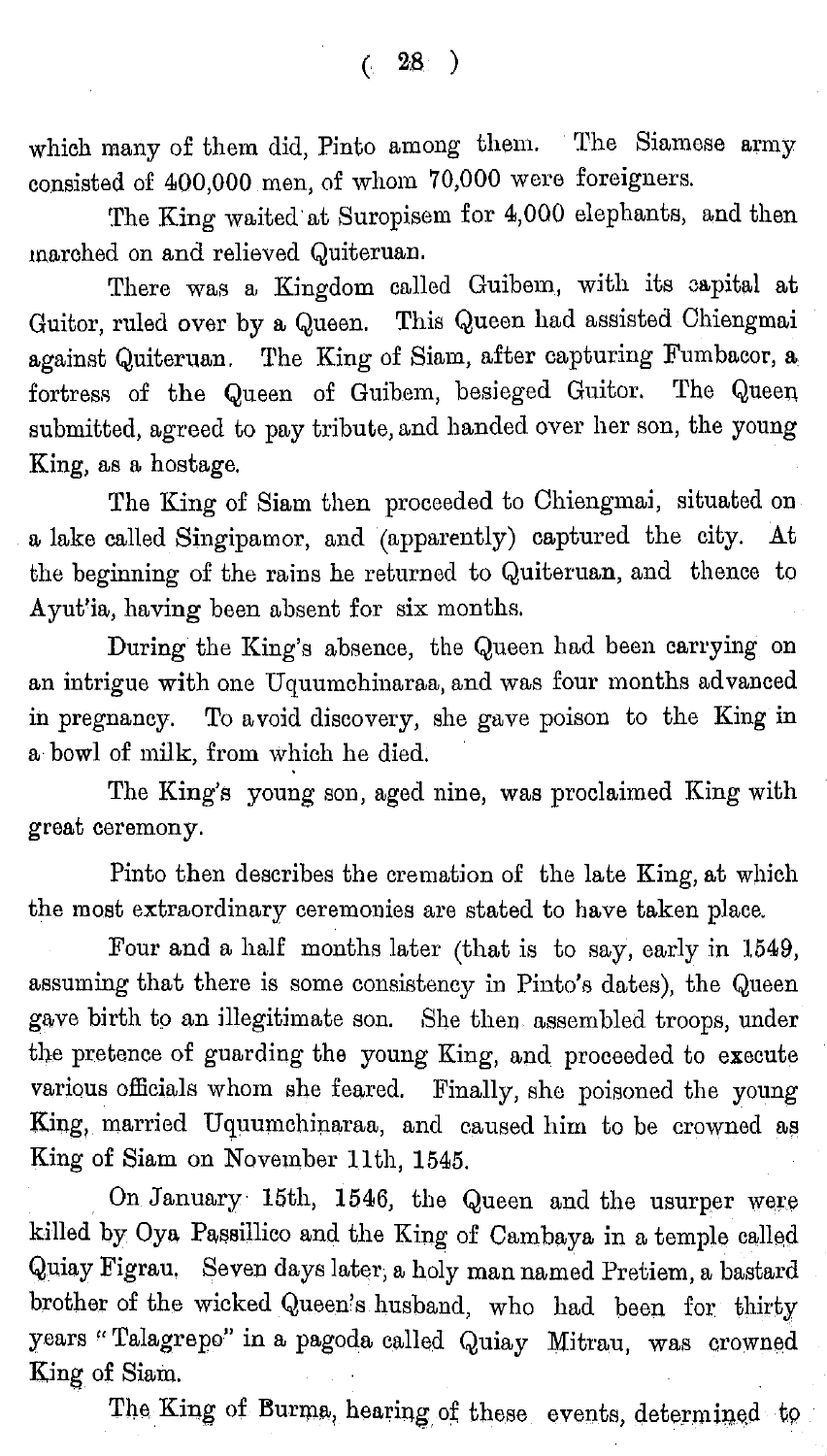invade Siam. On April 7th, 1548, he left Martaban with an army of 800,000 men, including 1,000 Portuguese. After a severe battle at Tapurau, he captured Sacotay (presumably Suk'ot'ai). He was advised to march direct to Ayut'ia, which he did, passing on the way by Tilau, a town on the cost, close to Kedah, and nine days later he arrived at Ayut'ia, in June 1548.

A detailed account of the siege of Ayut'ia then follows.

In October, 1548, the King of Burma learnt that the "Xemindoo" had raised the standard of rebellion in Pegu. The siege of Ayut'ia was therefore abandoned.

In this narrative truth and fiction appear to be mixed in about equal proportions.

It will be seen at once that Pinto's dates are wrong. He cannot have been engaged in a war in Java early in 1546, at the same time have been present at the coronation of "Pretiem" at Ayuth'ia. As he first visited Siam, according to his own statement, early in 1548, his allegation that he was an eyewitness of events which occurred in previous years is obviously false.

The following comparative table of dates will clearly show Pinto's unreliability:

## LUANG PRASOT'S PONGSAWADAN

| Pinto shipwrecked near Pulo                        |                             |                                                       |           |
|----------------------------------------------------|-----------------------------|-------------------------------------------------------|-----------|
| Condor                                             | Dec. 25. 1547               | King Prajai invades<br>Chiengmai Jan.-Mar 1546 (1)    |           |
| Pinto arrives in Siam and<br>proceeds to Chiengmai | with the King early in 1548 | King Prajai dies                                      | June 1546 |
| 1548<br>King dies (presumably)                     |                             |                                                       |           |
| Uquumchinaraa usurps                               |                             |                                                       |           |
|                                                    | the throne $Nov. 11. 1545$  | K'un Jinarat usurps the<br>throne                     | Aug. 1548 |
| Usurper slain                                      | Jan. 15. 1546               |                                                       |           |
| Pretiem crowned                                    | Jan. 19. 1546               | $P$ ra T'ien crowned Oct. (?) 1548                    |           |
| King of Burma leaves<br>Martaban                   | Apr. 7. 1548                |                                                       |           |
| Siege of Ayut'ia                                   | June-Oct. 1548              | Siege of Ayut'ia                                      | Mar. 1549 |
| $\left(1\right)$                                   |                             | The Histories of Chiengmai and Nan support this date. |           |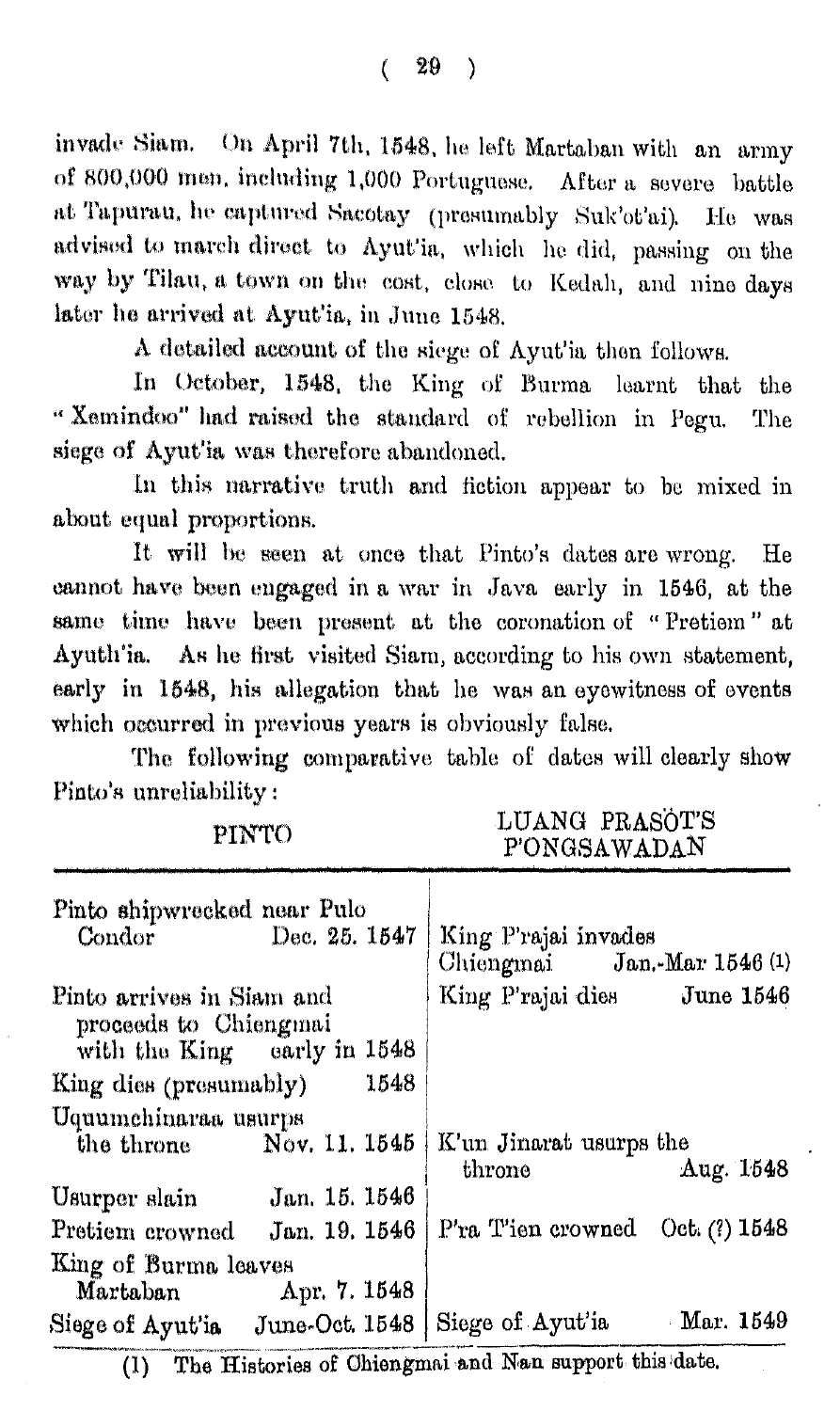$(30)$ 

It is possible to reconstruct the history of this period fairly correctly by comparing the Histories of Chiengmai and Burma, and the Siamese P'ongsawadan. As for dates, it is now a well known fact that all those given in the old editions of the Siamese Pongsawadan are extremely incorrect. The correct chronology can be found in the work known as the "Pongsawadan Luang Prasöt", a translation of which, by the late Dr. Frankfurter, was published in the Journal of the Siam Society, Vol. VI. Part 3.

The King of Siam who carried out the invasion of Chiengmai referred to by Pinto was Somdet Prajai. This King reigned from 1534 to 1546. He was a son of King Rama T'ibodi II, and attained the throne by executing his nephew, the boy King Rasada.

King Prajai twice invaded the then independent Kingdom of Chiengmai. The first occasion was in 1545. In that year King Muang Két of Chiengmai became insane, and was deposed and murdered by one Sên Dao. Sên Dao first offered the vacant throne to the Prince of Kengtung. He refused it, and it was then offered to Prince Mekuti (1) of Moné (or Müang Nai). A rival faction at the same time sent to invite a son of the King of Luang Prabang to assume the crown of Chiengmai.

In the meantime, the Prince of Hsenwi (Northern Shan States) invaded Chiengmai territory in order to remove and punish Sên Dao. Failing to capture Chiengmai, he sent a messenger to Ayut'ia to apply for the aid of King P'rajai.

Before King Prajai had time to do anything, Sen Dao was executed by the rival party at Chiengmai, and a Princess named Maha T'ewi was set up as Regent, pending the arrival of Prince Jai Jett'a, the son of the King of Luang P'rabang.

King P'rajai reached Chiengmai about June, 1545, only to find that the ostensible object of his expedition, namely the removal of Sen Dao, no longer existed. He was received as an ally by the Princess Regent. After remaining some time at Chiengmai, he returned to Ayut'ia in September, 1545.

(1) According to the Nan Chronicle, this was a Princess, not a Prince. The name is given as Chao Me Kuti.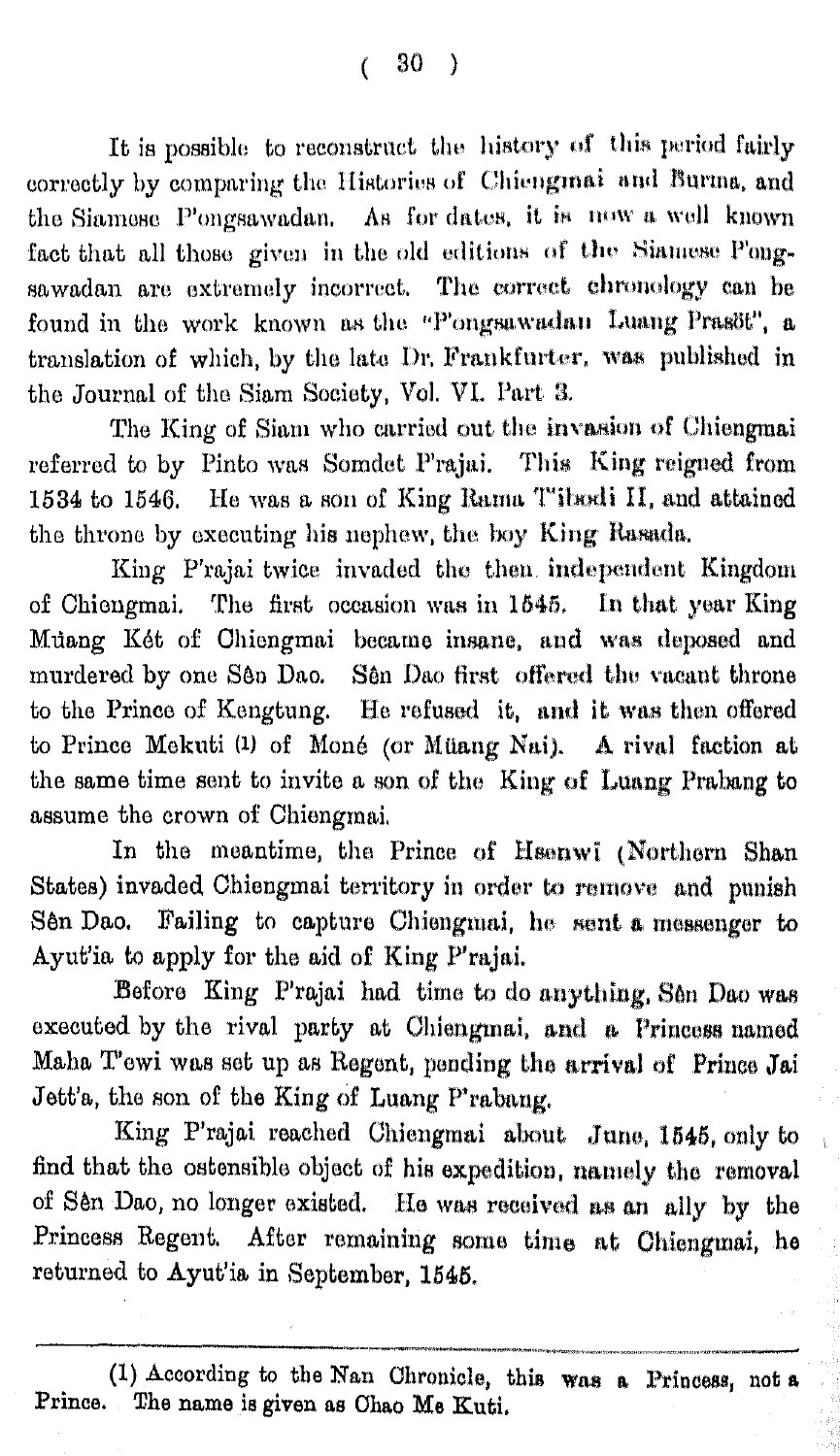This is clearly not the expedition in which Pinto professes to have taken part.

Shortly after King Prajai returned to Ayut'ia, a Shan army invaded Chiengmai in support of the candidature of Prince Mekuti of Moné to the vacant throne. The Princess Regent repulsed the invaders. Later, a Luang Prabang force was sent to assist in holding the city for Prince Jai Jett'a.

It was the news of these events which caused King Prajai to plan a second expedition to Chiengmai. In the disturbed condition of Chiengmai, it is absurd to suppose that the Queen Regent would have made an unprovoked attack on a powerful neighbour, by capturing Quiteruan, wherever that may be. If any aggression was made against Siam, it must have been by the Moné army, but that army had no conceivable reason for going South of Chiengmai.

On this second expedition, P'ya P'itsanulok was sent ahead with a strong force. He reached Lamp'un without opposition, and encamped near that city. The advisers of the Princess Regent of Chiengmai hotly debated the question as to whether the Siamese were to be treated as allies or as enemies. The Princess Regent herself gave a final vote in favour of the former course. Before. however, any definite steps could be taken, P'ya P'itsanulok suddenly attacked Lamp'un by night, and burnt down a great part of the city.

King Prajai arrived the next day. The attack on Lamp'un had caused the Princess Regent to decide on resistance. Chiengmai was attacked, but was not captured, and after suffering severe losses the Siamese retired. Later, King P'rajai's army was ambushed in the Müang Li District, and was utterly routed, losing three generals, 10.000 men and 3,000 boats.

The above account is taken from the History of Chiengmai. The post-Bangkok versions of the Siamese P'ongsawadan allege that Chiengmai was captured, but "Luang Prasöt's History," written in the reign of King P'ra Narai, makes no mention of this, though it expressly refers to the taking of Lamp'un. As it would be absurd to mention the capture of Lamp'un and omit all reference to Chiengmai, had the more important city really been captured, I assume that the account given in the History of Chiengmai is substantially correct.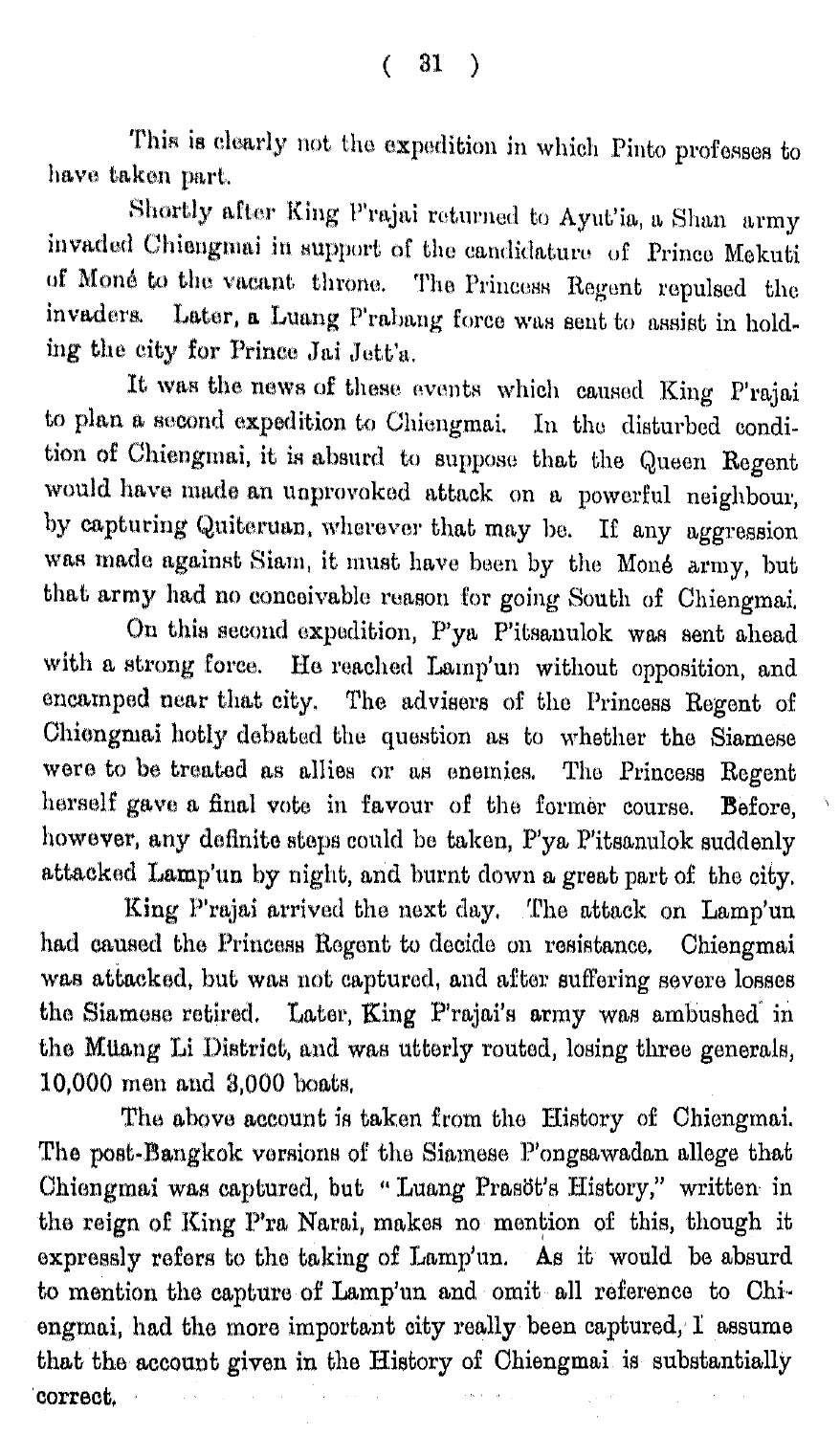This second expedition is evidently the one in which Pinto professes to have taken part, and it is clear that his account of it is utterly unreliable. In the first place, he grossly overestimates the numbers of the Siamese army. No army of 400,000 men ever was, or could have been, sent to invade Chiengmai, nor would it have been possible to transport and feed 4,000 elephants.

The capture of Quiteruan is probably a pure invention. It is impossible to identify the city, and it is very doubtful whether any serious fighting took place on the way North. As for the Kingdom of Guibem, with its capital at Guitor, and its fortress of Fumbacor, it is, I suggest, a figment of Pinto's imagination. Some of his compatriots, who really accompanied the expedition, gave him various names of towns, and mentioned that there was a Queen Regent at Ohiengmai, and this is the result. If Guibem has any meaning at all, Lamp'un is the "Kingdom" referred to, but Lamp'un is not six days march from Chiengmai. As for the lake of Singipamor, on which Ohiengmai was situated, and which was the source of the Lebrau River, under which name Pinto refers to the Me Yome, this is likewise a pure invention.

Curiously enough, Pinto's evidence has been believed by later writers, and this imaginary lake of Singipamor was accepted for years as a geographical fact.

Even if King P'rajai's second expedition to Chiengmai was not such a disaster as the Chiengmai Chronicle represents it to have been, it was certainly not a great success, as Pinto alleges.

King P'rajai died about June, 1546, shortly after his return from Ayut'ia and apparently nearly two years before Pinto ever came to Siam, if it is true that our Portuguese romancer's arrival in in,the country was *after* his shipwreck near Pulo Condor 0n Christmas Day 1547.

Pinto is our sole authority for supposing that King P'rajai died from the. effects of poison. Prince Damrong has cited good reasons for assuming that the Queen's intrigue with K'un Jinarat did not commence until after the King's death, and this is the version given by the Pongsawadan. It is, however, conceivable that Pinto was right for once. Siamese historians sometimes, rather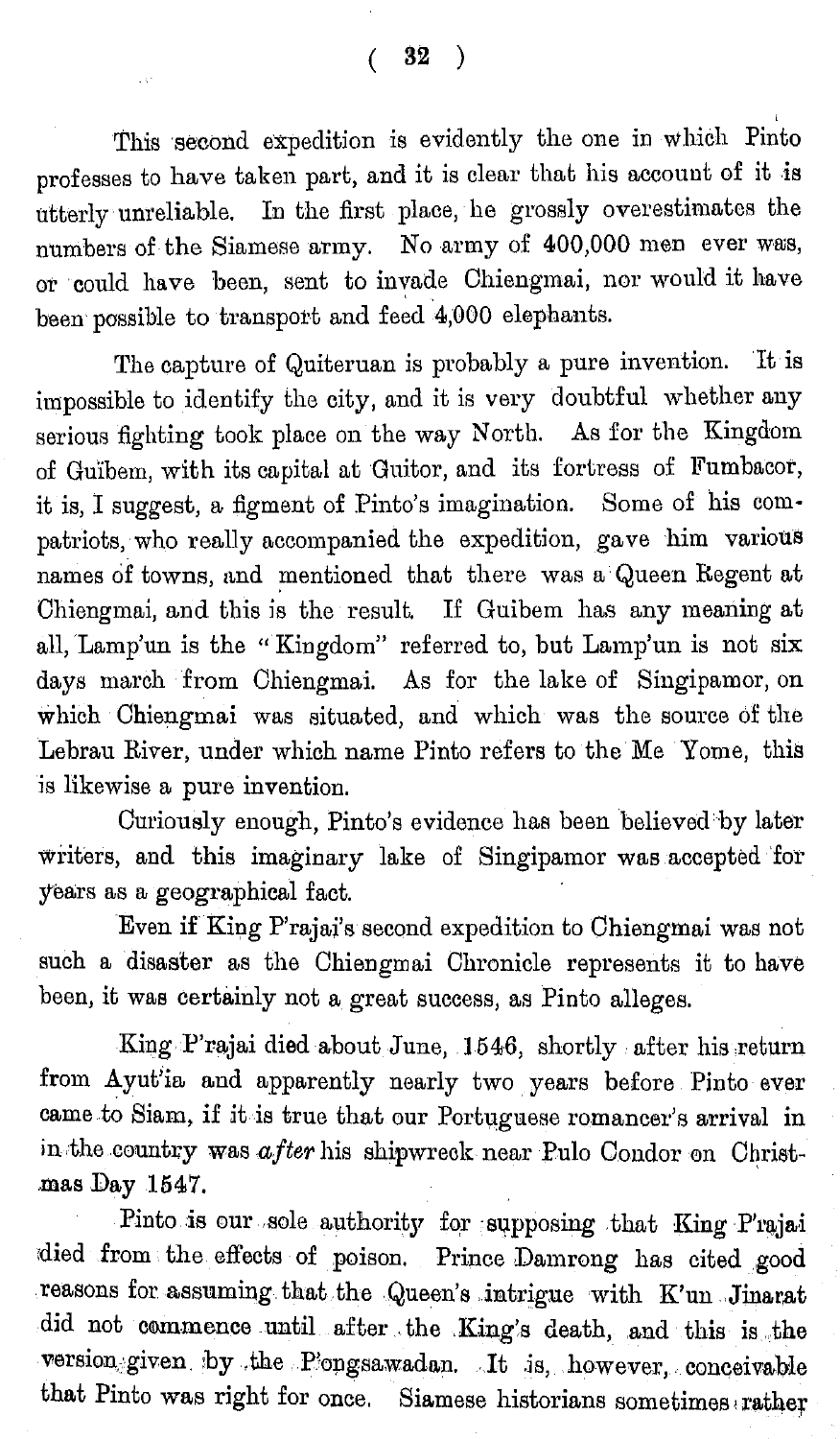tend to conceal scandalous facts. On the other hand, if the lady really was  $4\frac{1}{2}$  months advanced in pregnancy when the King died, the fact would probably have been known, and it seems unlikely that she would have succeeded in getting herself made Regent.

The "Queen" in question, named Sri Suda Chan, was not really a Queen at all. She held the rank of Pra Sanam Ek (1), but apparently King Prajai's only two children, the Princes Yot Fa and Sri Sin, had been borne to him by her, and this fact presumably gave her a degree of influence greater than her actual rank warranted.

On the King's death, Prince Yot Fa was proclaimed King. We can believe or not, as we like, Pinto's account of the picturesque and touching ceremony which he describes as having taken place on this occasion. Personally, it appears to me very un-Siamese, and the same remark applies to the extraordinary ceremonies alleged by Pinto to have taken place at the cremation of King P'rajai.

The "Queen Regent," according to the P'ongsawadan, fell in love with a young man named P'an Sri But T'ep after King P'rajai's death. She caused her lover to be appointed K'un Jinarat, gave him an official appointment, and encouraged him to collect together an army. This army was raised ostensibly for the protection of the young King, but it was placed under the control of K'un Ji-The Queen Regent then caused her principal opponents to narat. be assassinated, and appointed her paramour to be Regent. Emboldened by their success, K'un Jinarat and the Queen at last caused the young King to be executed, and K'un Jinarat was crowned King, with the title of K'un Worawongsa. The date of this appears to have been in August, 1548.

P'ra T'ien Raja, whose exact relationship to King P'rajai is not mentioned in the P'ongsawadan, retired to a monastery some time after King P'rajai's death.

Pinto agrees in the main with this account, but he says that the young King was poisoned. Luang Prasöt's History, our only reliable Siamese authority, tells us that the young King "had

(1) In the Law known as Kot Mont'ien Ban this title is given as being that of one of the four senior non-Royal wives of a King.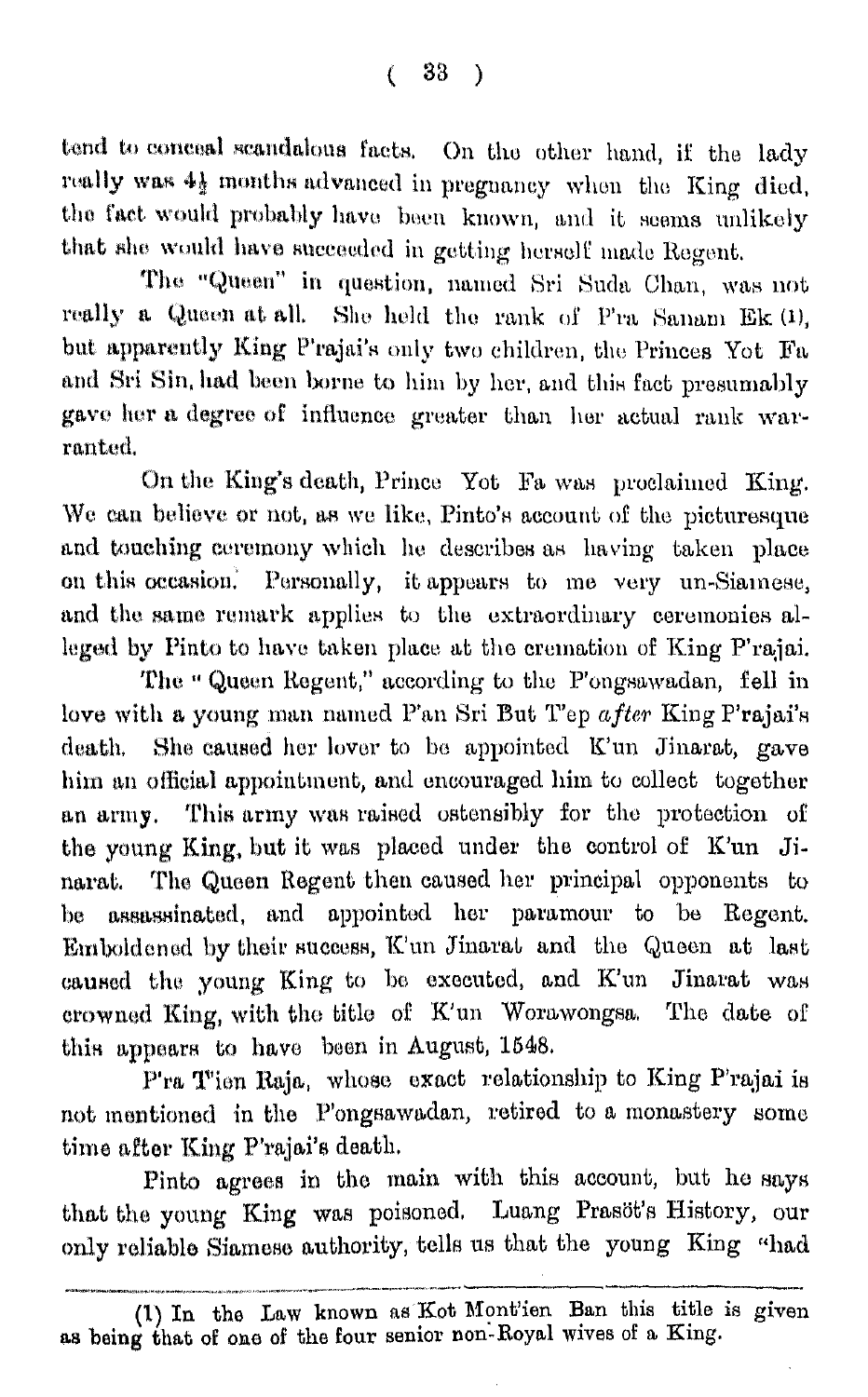$(-34)$ 

an accident"-a euphemistic term often employed by the author of that work in cases where Kings or Princes met with a violent death. It seems unlikely that K'un Worawongsa would go out of his way to excite public feeling by executing the young King, when it was very easy to get rid of him quietly, so perhaps Pinto is right about the poison.

With regard to P'ra T'ien (Pretiem), Pinto says that he had been a priest for years-"had not budged from the temple for thirty years". This is clearly incorrect, for P'ra T'ien, when he became King in 1549, had four or more grown-up children, by at last two His eldest daughter was married that same year to K'un wives. P'iren, another daughter took part in the defence of Ayut'ia, and a third shortly afterwards married the King of Luang Prabang. His two grown-up sons, Ramesuen and Mahin, likewise took part in the defence of Ayut'ia in 1549.

Pinto says that K'un Jinarat was crowned as King of Siam on November 11th. 1545, but this is an obvious error. The year must certainly have been 1548. On the 15th, of January following, the usurper and the Queen were executed, and P'ra T'ien was crowned as King a few days later, (i. e. some time in January 1549).

According to Pinto, the ringleaders in the plot against the usurper were "Oya Passilico" (i.e. P'ya P'itsanulok), and the King of Cambaya (Cambodia), "who ranked at that time above a Duke."

The P'ongsawadan tells us that K'un P'iren was the ringleader, and asserts that he did not become "Oya Passilico" until after the accession of Pra T'ien. Pinto speaks of Oya Passilico as taking a leading part in the coronation of the young King Yot Fa; but, as we have seen, it is impossible that our Portuguese friend can have been in Siam at that time, since he was in Java, according to his own account. Perhaps Pinto uses the title "Oya Passilico" retrospectively, so to speak. On the other hand, it is equally probable that the P'ongsawadan is wrong, and that the leader in the plot against K'un Jinarat was actually the Governor of P'itsanulok, K'un P'iren being, perhaps, a title which he had borne in earlier life.

As we have seen, a P'ya P'itsanulok was in command of the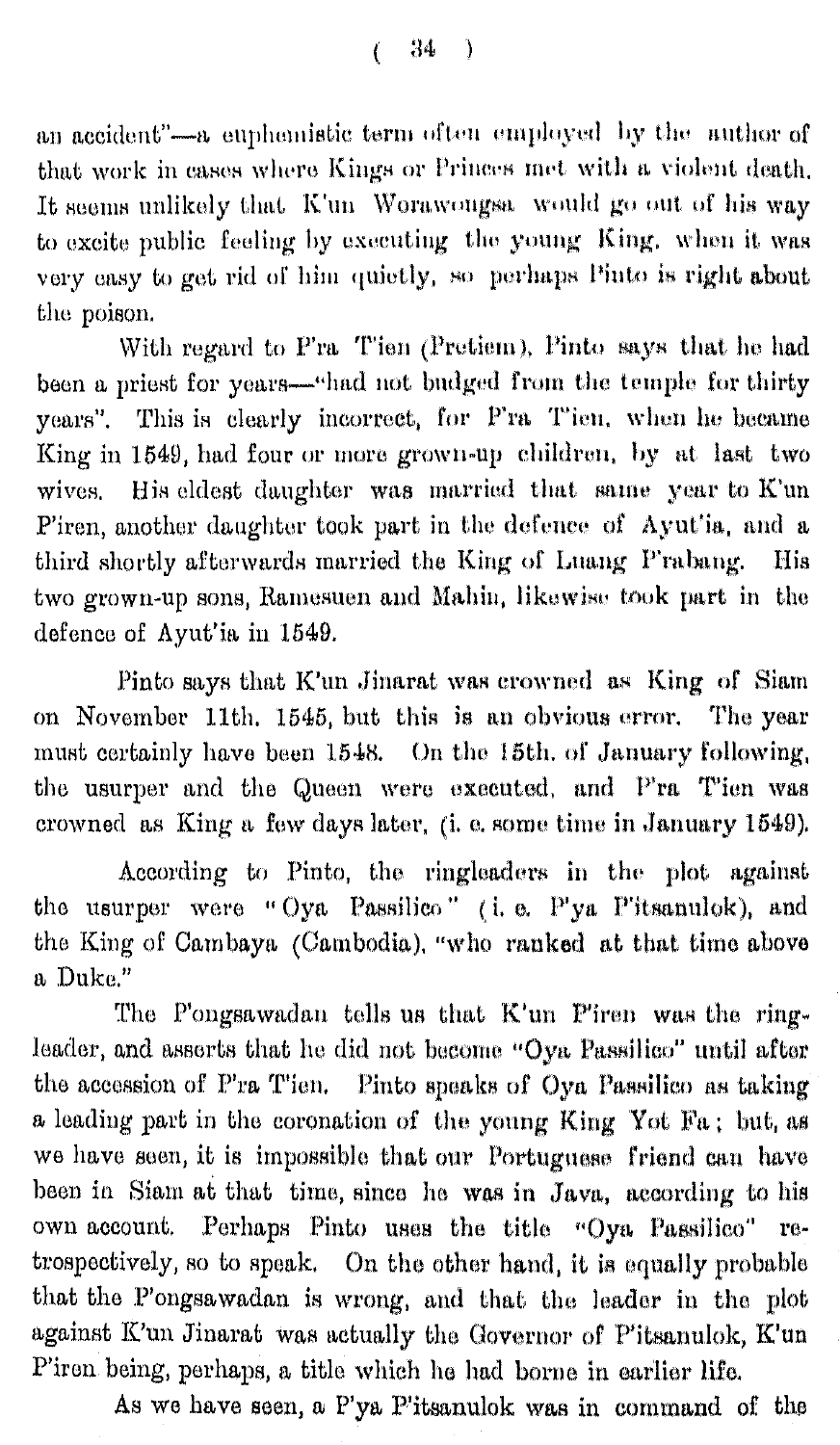Siamese troops who burnt down part of Lamp'un in 1546. In my opinion, it is probable that this same man was the righthander of the conspirators. He later became King of Siam (1568) and is usually referred to as King Maha Tammaraja. He died in 1590, being then, according to the Pongsawadan, 76 years of age. If so, he was 32 years in 1546, so that it is quite probable that he was already a P'ya in that year. Moreover, his title was most probably a hereditary one, since he was, we are told, a descendant of the former Kings of Suk'ot'ai.

Who was the "King of Cambaya"? He is not mentioned in the P'ongsawadan, and the Cambodian Chronicle does not state that the King of Cambodian was residing in Siam at this time. On the other hand, there was a Cambodian Prince, named P'ya Ong, who had been adopted, or kept as a hostage, by King Prajai, and who had been appointed Governor of Sawank'alok. The P'ongsawadan tells us that the Governor of Sawank'alok was one of the conspirators, and this is almost certainly the person referred to by Pinto as "King of Cambaya". He was very likely a claimant to the throne of Cambodia(1).

Siamese authorities inform us that K'un Jinarat and the Queen were captured and killed while being rowed along a canal to view an elephant hunt near P'itsanulok. Pinto asserts that they were killed at a banquet given in a temple named Quiay Figrau,

We know from Luang P'rasot's history that King Maha Chakrap'at sent an army to Cambodia in 1556. It was commanded by "P'ya Ong of Sawank'alok". This P'ya Ong or Nak Ong was a brother of King Chandaraja of Cambodia; far from being taken as a hostage by King Chakrap'at, he was, on that King's accession, already Governor of Sawank'alok. His expedition to Cambodia was a failure, and he was killed in battle.

This P'ya Ong, or Nak Ong, is clearly Pinto's "King of "Cambaya". He appears to have been Governor of Sawank'alok from 1540 till 1556,

<sup>(1)</sup> The P'ongsawadan says that King Maha Chakrap'at successfully invaded Cambodia, and kept two Cambodian Princes as hostages, one of whom, Nak Sutan, was made Governor of Sawank'alok. This is almost certainly wrong. The date is given as 1532, but it is useless to pay any attention to the dates in the P'ongsawadan. In 1532 neither King P'raj'ai nor King Maha Chakrap'at was on the throne of Siam, but King Boromaraja IV (Naw Puttangkun). The Cambodian Chronicle relates<br>that the King of Siam (i. e. King P'rajai) invaded Cambodia in 1540, and this is the invasion which the compilers of the P'ongsawadan have tried to describe as having been carried out by King Maha Chakrap'at.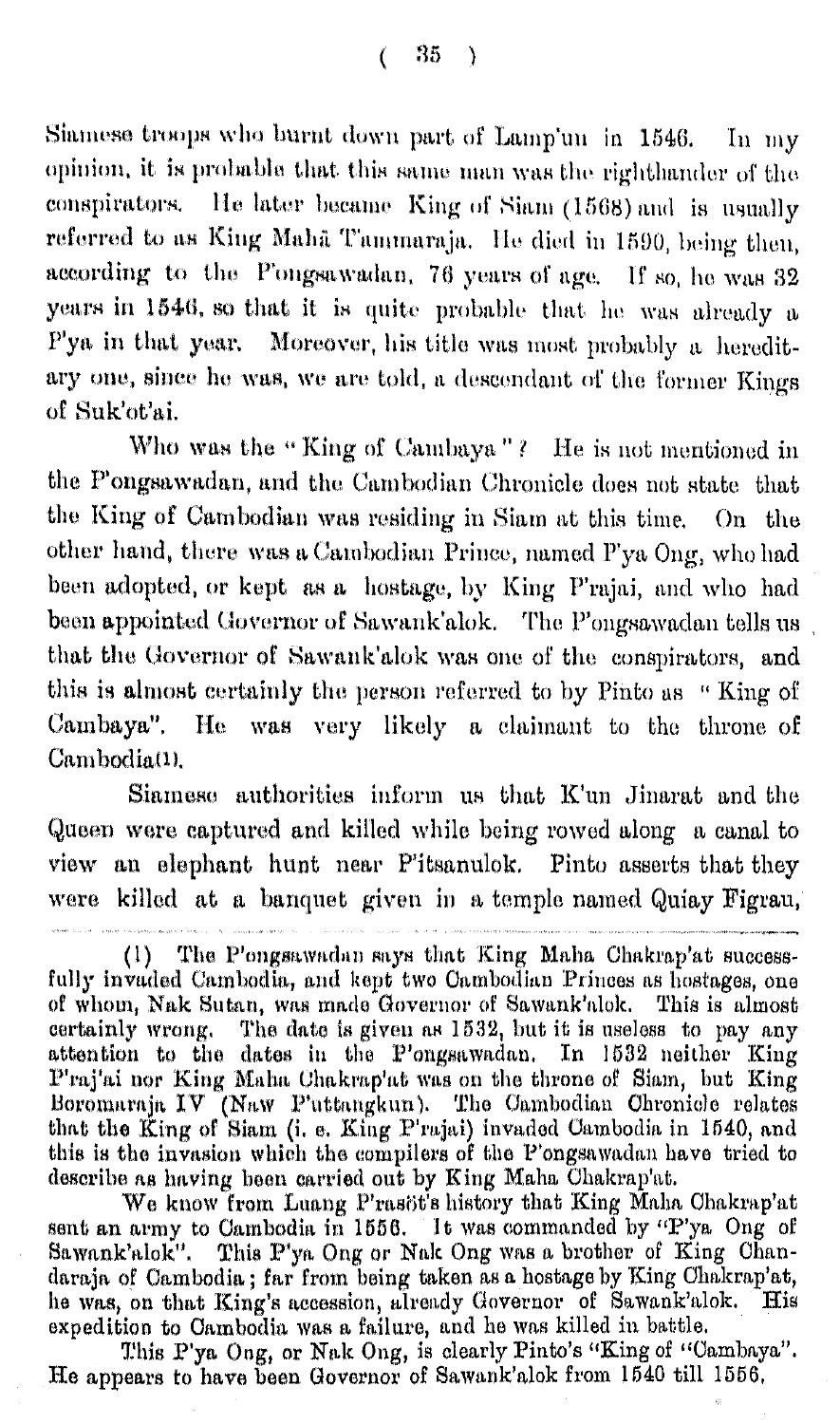$(36)$ 

which he translates as "King of the atoms of the sun". Pinto's names of temples are never recognizable as Siamese or Pali words, and all his translations of such names, as in this case, are mere nonsense(l). A banquet in a temple does not seem very Siamese.

We now come to the war between Burma, under King Tabeng Shwe T'i, and Siam, under King Maha Chakrap'at (P'ra T'ien). Our author agrees with the Siamese account in attributing the first Burmese attack solely to the aggressive spirit of Tabeng Shwe T'i, encouraged by the disorganised state of the government of Siam after the death of King P'rajai. But his account of the Burmese invasion is crammed with obvious perversions of the truth. At that period, there is good reason to suppose, the populations of Siam and Burma were large-probably larger than at the present day; nevertheless, it is patently impossible that the King of Burma could have transported an army, even using that word in its most comprehensive sense, of 800,000 men, including 40,000 cavalry, and accompanied by 5,000 elephants. When Pinto adds that there were 1,000 cannon, which were dragged all the way by 1,000 yoke of buffaloes and *rhinoceroces,* we are almost forced to agree with Congreve, the Restoration dramatist, who refers to Pinto as the world's most celebrated liar. Of our author's geography, which places Kedah between Suk'ot'ai and Ayut'ia, I have already spoken.

In Pinto's description of the first Burmese siege of Ayut'ia  $(1549)$ , he omits a most romantic event. This is the death in battle of King Maha Chakrap'at's wife, Queen Suriyot'ai. This event is mentioned not only in the P'ongsawadan, but also in Luang P'rasöt's History, which is usually reliable, but it seems almost incredible that Pinto would have said nothing about it, had it really occurred. It is just the sort of thing concerning which he would have written several pages.

Unfortunately, we have no really reliable Siamese account of this siege of Ayut'ia wherewith to check Pinto's highly coloured description. Luang Prasöt's History gives no details. I may say,

<sup>(1)</sup> Pinto's names of persons are more frequently recognizable; e. g. Uquumchinaraa=Ok-K'un Jinarat, or Ohinaraj; Xemindoo de Satan ='l'hamein Sawdut; Xemincloo=Thameintaw.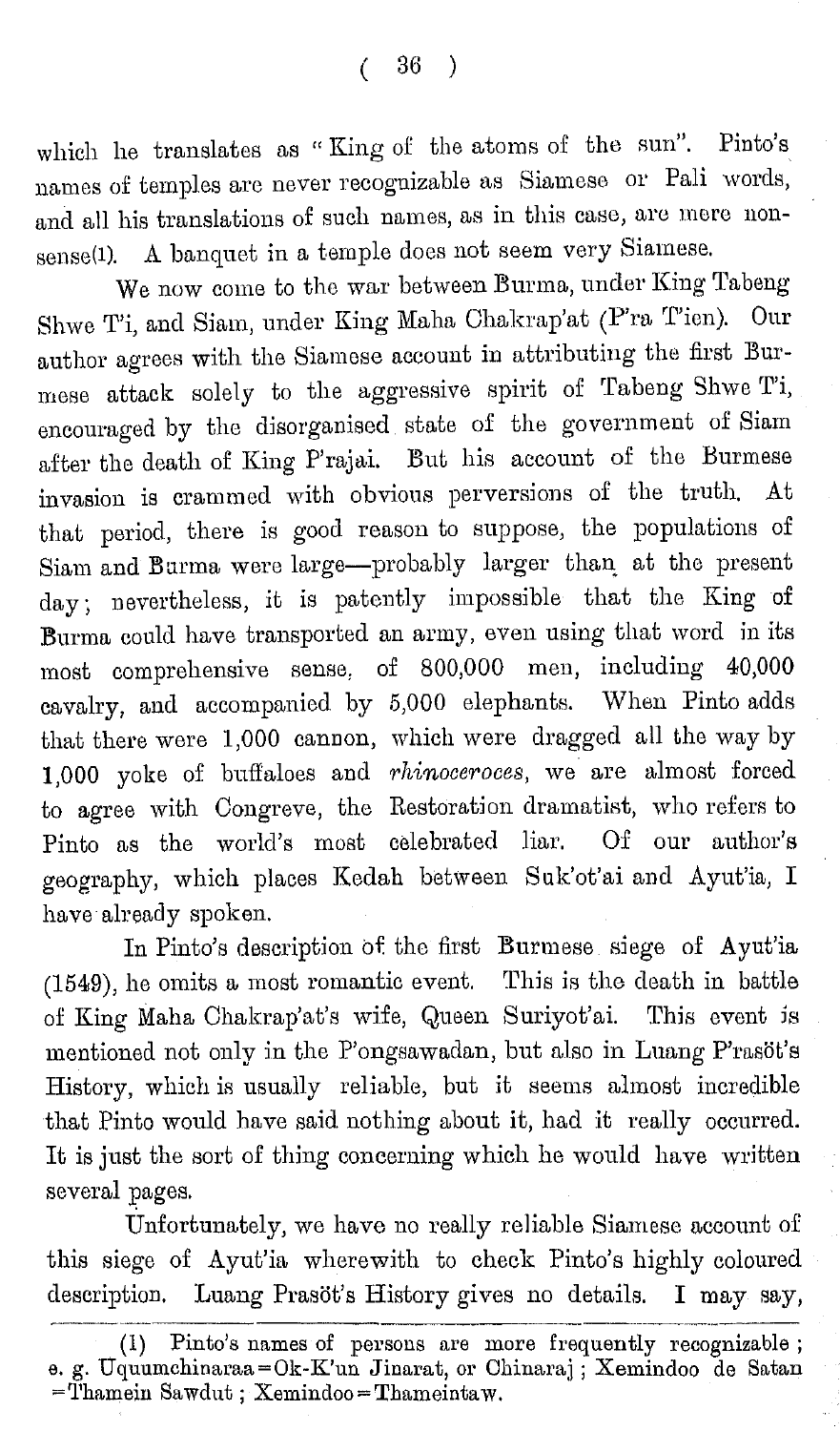however, that Pinto's chronology is, once again, very doubtful. He states that the siege lasted from June till October, and that 1'abeng Sltwe 1"i then returned to Burma, where he defeated he rebel Xemindoo (Thameintaw) in November. It is improbable that the Burmese would commence such a siege in June, and would, or could, return to Burma in October, when the whole country is usually flooded. According to Luang Prasot, the siege began in March, 1549, and did not last for long, and the Burmese Chronicle says that Tabeng Shwe T'i left Martaban about December, 1548, and was back in Burma six months later, thus agreeing with Luang Prasot.

Is it possible to believe that Pinto was present during the siege? Personally, I doubt it. I cannot find anything consistent or consecutive in liis narrative, by whatever test it be tried.

This being so, I have reluctantly come to the conclusion that our earliest European picture of Siamese history is a mere patchwork, made up from vague memories of tales told to Pinto hy some of his compatriots, and not, as it purports to he, the work of an eye-witness.

I intended to confine myself to Pinto's account of Siam, but it is worth while, as a further test of his credibility, to examine briefly his account of the Empire of Calaminham, and its Emperor, the "Holy Calaminham".

He tells us that Calaminham was a very powerful Empire, which he places on a level with Burma, Siam, or even China. He then tells us that he accompanied an Embassy sent by the King of Burma to the Emperor of Calaminham in 1544

Pinto describes very minutely his journey from Ava to Timplam, the capital of Calaminham. He went by boat the whole way from. Ava to a point in Calaminham not far from Timplam. He was travelling, not counting stops, for 58 days. On the way he passed through Gumbim, in the territory of Jangomaa. Jangomaa is a name sometimes given to Chiengmai, and Gumbim may mean Kamp'engp'et.

Pinto stayed for some time at Timplam, the capital of Cala~ minham. Timplam contained "400,000 fires" and was a very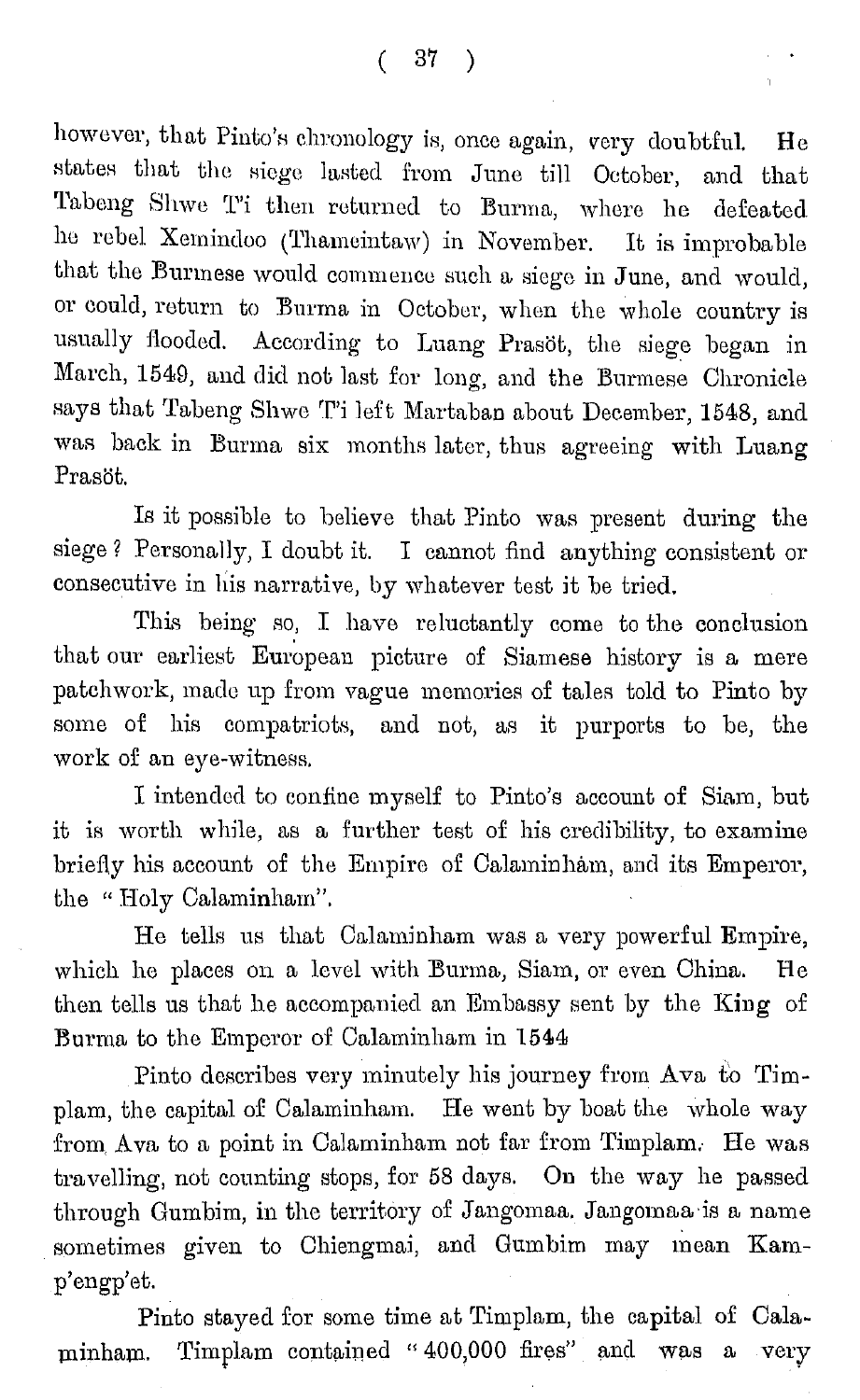remarkable city. The palaces and temples are described as being most magnificent.

In fact, to put it briefly, Calaminham, as described by Pinto, was an Asiatic Power of the first class, and Timplan, its capital, was a very large and flourishing city, comparable with the most important cities of Asia.

Pinto's Calaminham was, as we have seen, connected by river with Ava; but its supposed position is made still more inexplicable by the alleged fact that it was likewise connected by navigable rivers with Martaban. Pinto and his party returned from Timplan to Martaban by boat the whole way, and once again, as on their journey from Ava, they somehow managed to pass through the territory of Chiengmai (Jangomaa).

It is, of course, impossible to name a State, large or small, which is, or was, accessible by river both from Ava and Martaban, the traveller passing in both cases through the territory of Chiengmai.

The Salween is not now navigable for any distance above its. mouth, but even assuming that Pinto was able to overcome all difficulties of navigation, the fact remains that any State which was watered by a tributary of the Salween was certainly not a powerful Empire, rivalling Siam and Burma, but merely a petty Shan or Karen State.

It is absolutely certain that there was, in Pinto's time, no Shan or Karen State resembling in any way his great Empire of Calaminham.

Certain indications lead me to suspect that the Kingdom which Pinto really had at the back of his mind, when he invented Calaminham, was Luang P'rabang; but never having been there, and not knowing exactly where it was, he was compelled to content himself with touching up the vague and exaggerated accounts o£ some of his compatriots. lt is only fair to admit that he performed his task very thoroughly, and that his Luang P'rabang (if it be indeed Luang P'rabang), connected by river with Ava and with Martaban and possessing an extraordinary religion, never heard of before, or since, is far more interesting than the real place.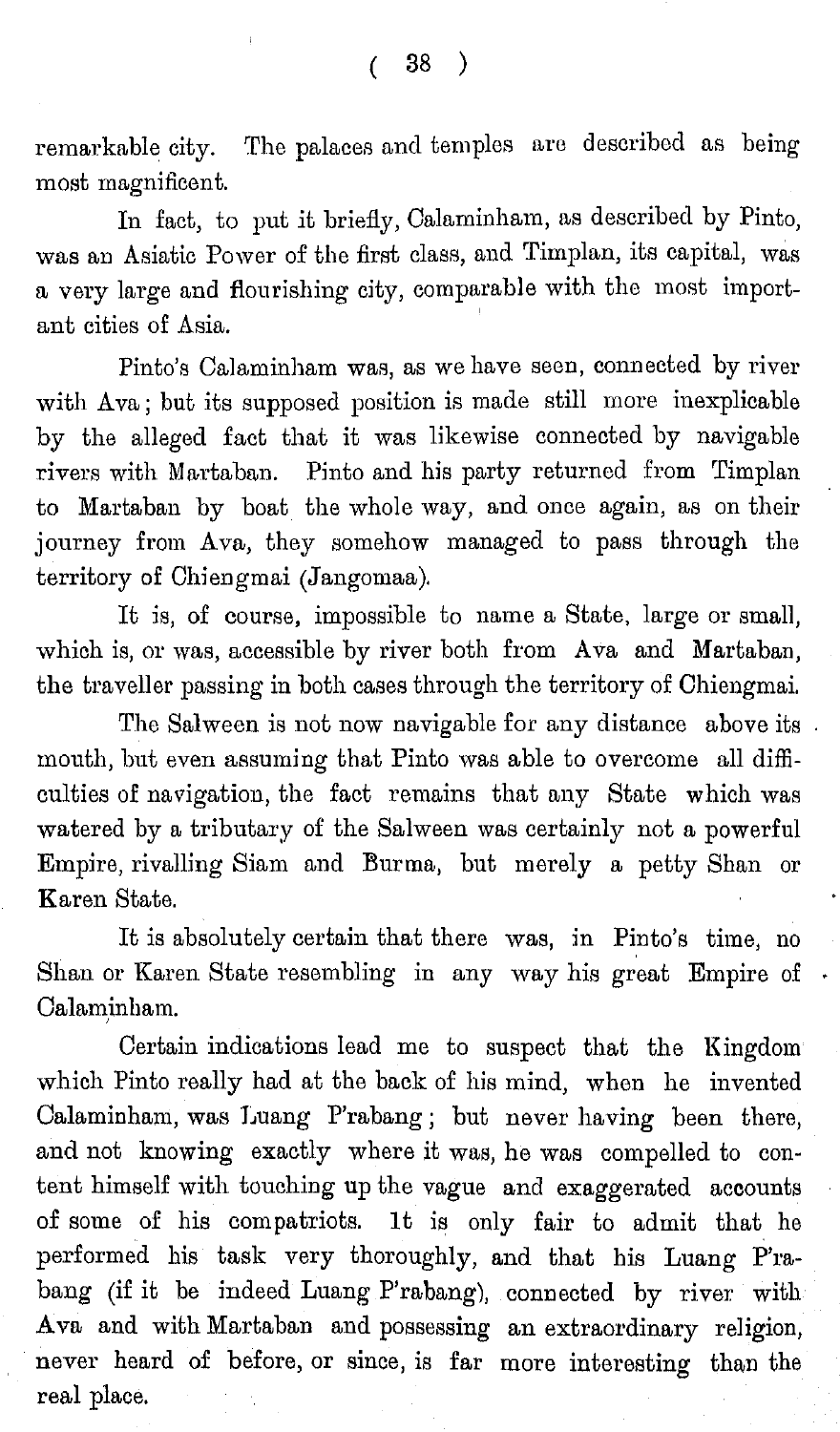## $-39$ )  $\overline{C}$

I invite anyone who may still cherish some lingering faith in Pinto's veracity, to read carefully his account of the Empire of Calaminham.